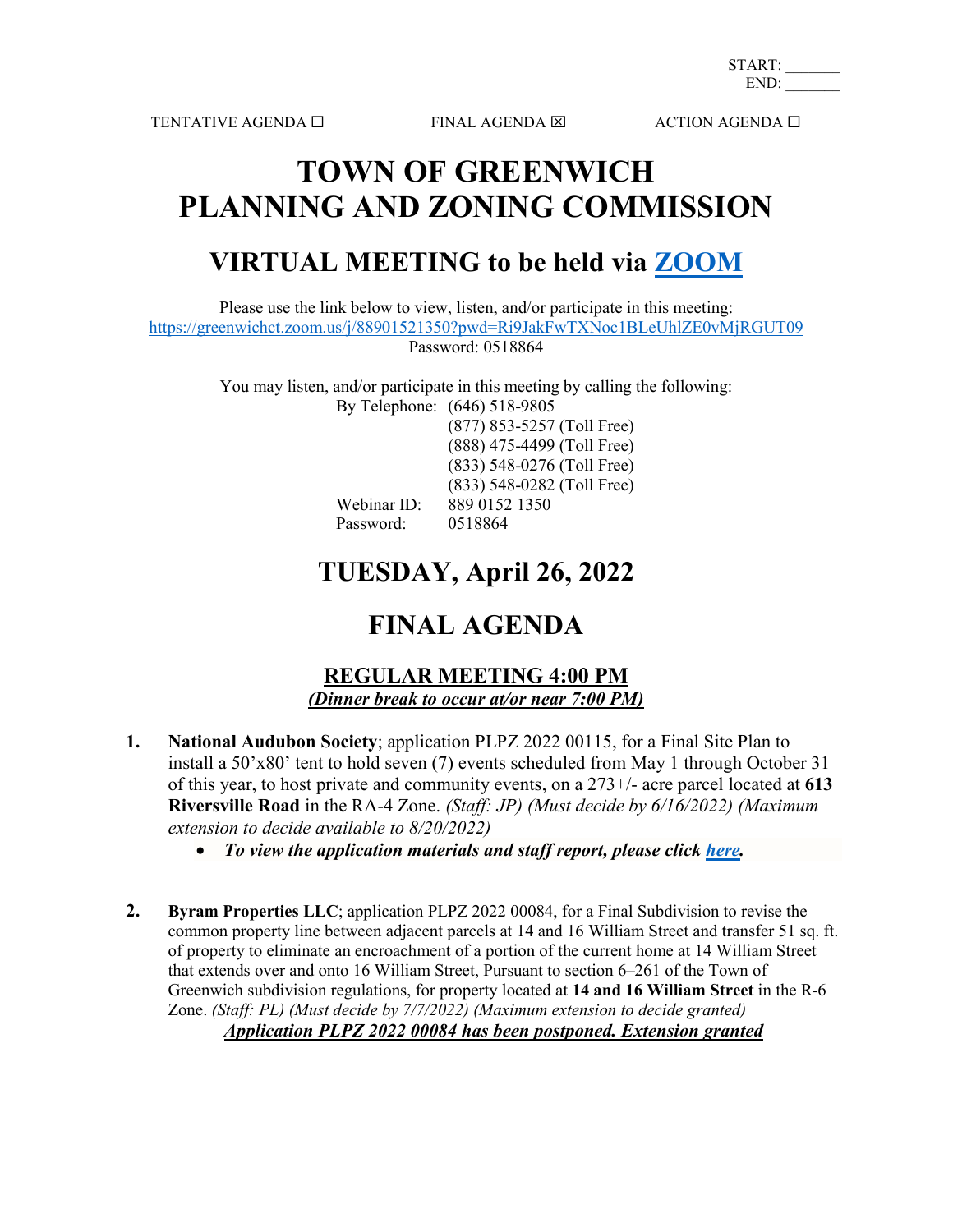#### **PUBLIC HEARING** *(To commence after the above items are heard)*

- **3. Arnold Foods Company, Inc.;** application PLPZ 2022 00074, for a Final Site Plan and Special Permit to add an emergency generator to the existing baked goods manufacturing facility, and requiring a special permit pursuant to Sec. 6-101(a) and Sections 6-13 through 6-15, 6-17, 6-100, 6-105 and 6-205 of the Town of Greenwich Building Zone Regulations on a 20.346-acre property, located at 10 Hamilton Avenue, in the GB and COZ Zones. *(Staff: JP) (Must open by 5/19/2022) (Maximum extension to open available to 7/23/2022)*
	- *To view the application materials and staff report, please click [here.](https://www.greenwichct.gov/DocumentCenter/View/30699/FSP-SP_10-Hamilton-Ave_PLPZ-2022-00074---Staff-Report_)*
- **4. Greenwich Communities;** application PLPZ 2022 00060 for a Final Coastal Site Plan and Special Permit, to construct 52 units (all one bedroom) of senior independent living apartments at the McKinney Terrace campus and related site improvements including the expansion of the parking lot and driveway, new curbing, sidewalk/steps, and accessible ramps, landscaping, stormwater management, utilities services, and Sight distance improvements to the existing Vinci Drive driveway at Western Junior Highway pursuant to Sections 6-13 through 6-15, 6-17, 6-35 through 6-43.1, 6-101(a), 6-155, 6-176 through 6-183, 6-230 and 6-205, located on two parcels of land located at **0 Western Junior Highway and 71 Vinci Drive** in the R-6 and R-PHD-E zones. *(Staff: PL) (Must open by 7/9/2022) (Maximum extension to open granted)*

*Application PLPZ 2022 00060 has been postponed. Extension granted*

- **5. Greenwich Communities;** application PLPZ 2022 00061 for a Zoning Map Amendment, to rezone a portion of the parcel at 0 Western Junior Highway from R-6 to the R-PHD-E zone pursuant to Section 6-22 of the Town of Greenwich Building Zone Regulations (and as shown on a re-zoning map on file in the Town Clerk's Office) located at 0 Western Junior Highway and 71 Vinci Drive in the R-6 and R-PHD-E zones. *(Staff: PL) (Must open by 7/9/2022) (Maximum extension to open granted) Application PLPZ 2022 00061 has been postponed. Extension granted*
- **6. Glenmere II LLC;** application PLPZ 2021 00562, for a Final Coastal Site Plan and Special Permit to construct an in-ground swimming pool, spa, pergola, pavilion, outdoor bar/grill, stairs, stonewalls, storm water drainage system, and landscaping, resulting in total building volume in excess of the 150,000 cubic feet, on a 3.3-acres property located at **207 Byram Shore Road** in the RA-1, Coastal Overlay and Flood Hazard Overlay zones. *(Staff: MA) (Must open by 4/26/2022.) (Extension to open granted. Maximum extension to open available to 4/30/2022.) (Postponed before the 2/15/2022 Meeting.)*
	- *To view the application materials and staff report, please click [here.](https://www.greenwichct.gov/DocumentCenter/View/30692/staff-report-207-Byram-Shore-Road-PLPZ202100562-FSPC-SPEC-rdx)*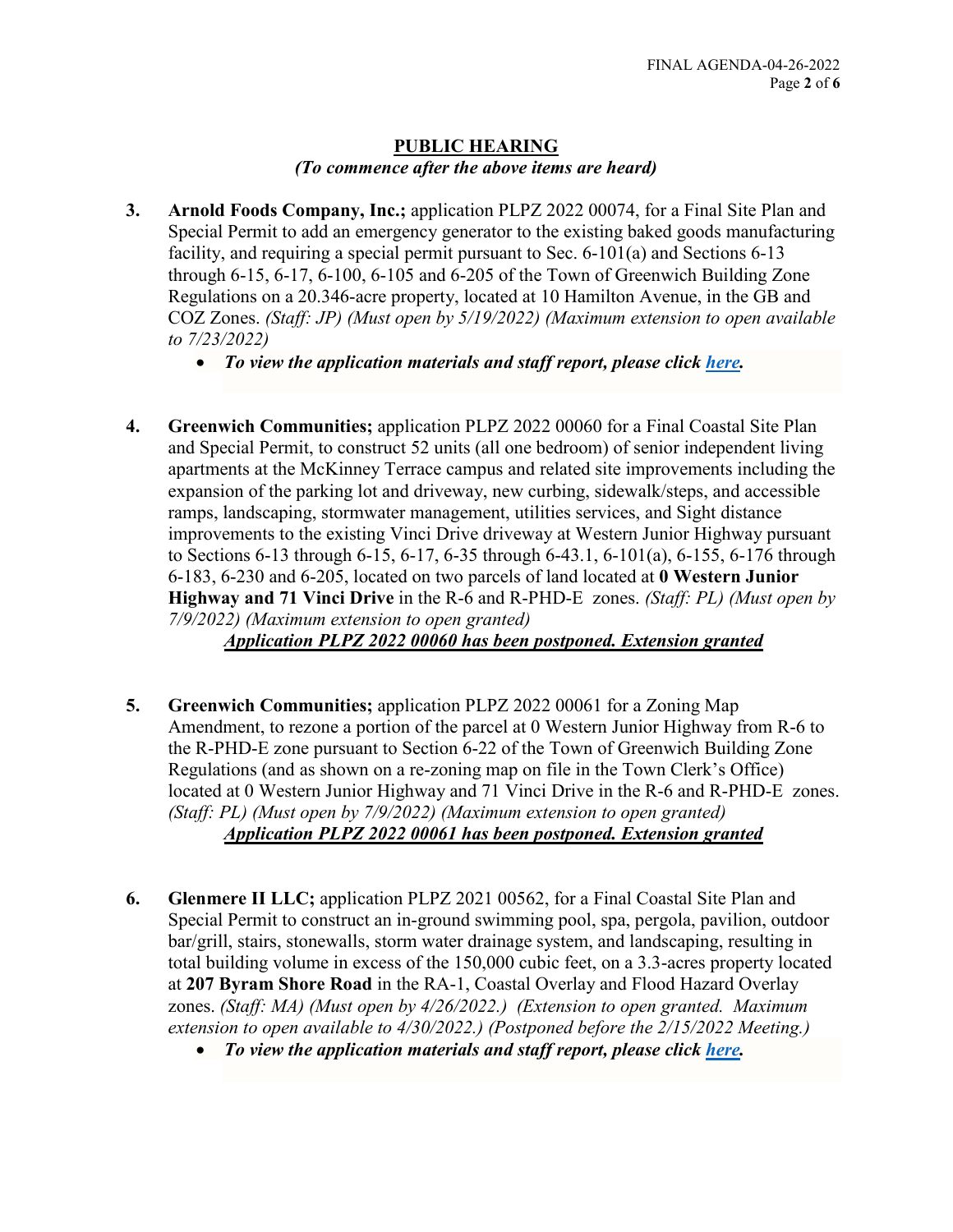- **7. MCJB LLC;** application PLPZ 2022 00044, for Final Site Plan and Special Permit, to construct additions to a single-family dwelling, create a detached garage and site work, the result of which would exceed the building volume threshold of 150,000 cubic feet, pursuant to Sections 13 through 6-15, 6-17, 6-93, 6-101, and 6-205 of the Town of Greenwich Building Zone Regulations on a 5.083-acres property located at **44 Cutler Road** in the RA-4 zone. *(Staff: JP) (Must open by 6/25/2022) (Maximum extension to open granted)*
	- *To view the application materials and staff report, please click [here.](https://www.greenwichct.gov/DocumentCenter/View/30704/FSP_SP_44-Culter-Road_PLPZ-2022-00044---Staff-Report)*

### **8. DISCUSSION ITEMS***:*

- **a. Greenwich American Inc**.; application PLPZ 2022 00071, for a pre-application review pursuant to Sections 6-13 through 6-17, and Section 6-22 of the Town of Greenwich Building Zone Regulations, and Connecticut General Statutes 7-159 b, to discuss amendments to the Town's Building Zone Regulations to create the opportunity to provide 456 units in 41 buildings with a mix of starter and townhomes ranging in size from 1,050 square feet to 3,400 square feet as part of a residential development of the undeveloped portions of a 154.5-acres parcel, currently occupied by an office park, located at **1 American Lane**, in the BEX-50 Zone.
	- *To view the application materials, please click [here.](https://www.greenwichct.gov/DocumentCenter/View/30691/1-American-Lane-Preapp)*
	- *To view the presentation material by the applicant, please click [here.](https://www.greenwichct.gov/DocumentCenter/View/30706/1-American-Lane-Presentation-04-26-2022)*
- **b. 177 Hamilton LLC**; application PLPZ 2022 00076, for a pre-application review pursuant to Sections 6-13 through 6-17, and Section 6-22 of the Town of Greenwich Building Zone Regulations, and Connecticut General Statutes 7-159 b, to discuss development of a 4-story residential "Set-aside development" containing ten (10) residential units, three (3) of which would be affordable housing units pursuant to C.G.S. §8-30g; parking improvements; and other associated site improvements located at **15 Grand Street / 177 Hamilton Avenue** in the LBR-2 zone.
	- *To view the application materials, please click [here.](https://www.greenwichct.gov/DocumentCenter/View/30693/15-Grand-Street-and-177-Hamilton-Avenue-Pre-app)*
- **c. 112 S. Water Street LLC**: application PLPZ 2022 00166, for a pre-application review, pursuant to Sections 6-13 through 6-17, and Section 6-22 of the Town of Greenwich Building Zone Regulations, and Connecticut General Statutes 7-159 b, to discuss the use of the property by the Connecticut Natural Gas company ("CNG"), pursuant to PURA regulations, to relocate from Old Track Road to this property so that they can retain compliance with a 20 minute response time to their gas territory, while still maintaining the in-water slips and marina use on property located at **112 South Water Street** in the WB Zone.
	- *To view the application materials, please click [here.](https://www.greenwichct.gov/DocumentCenter/View/30694/112-S-Water-Street-preapp)*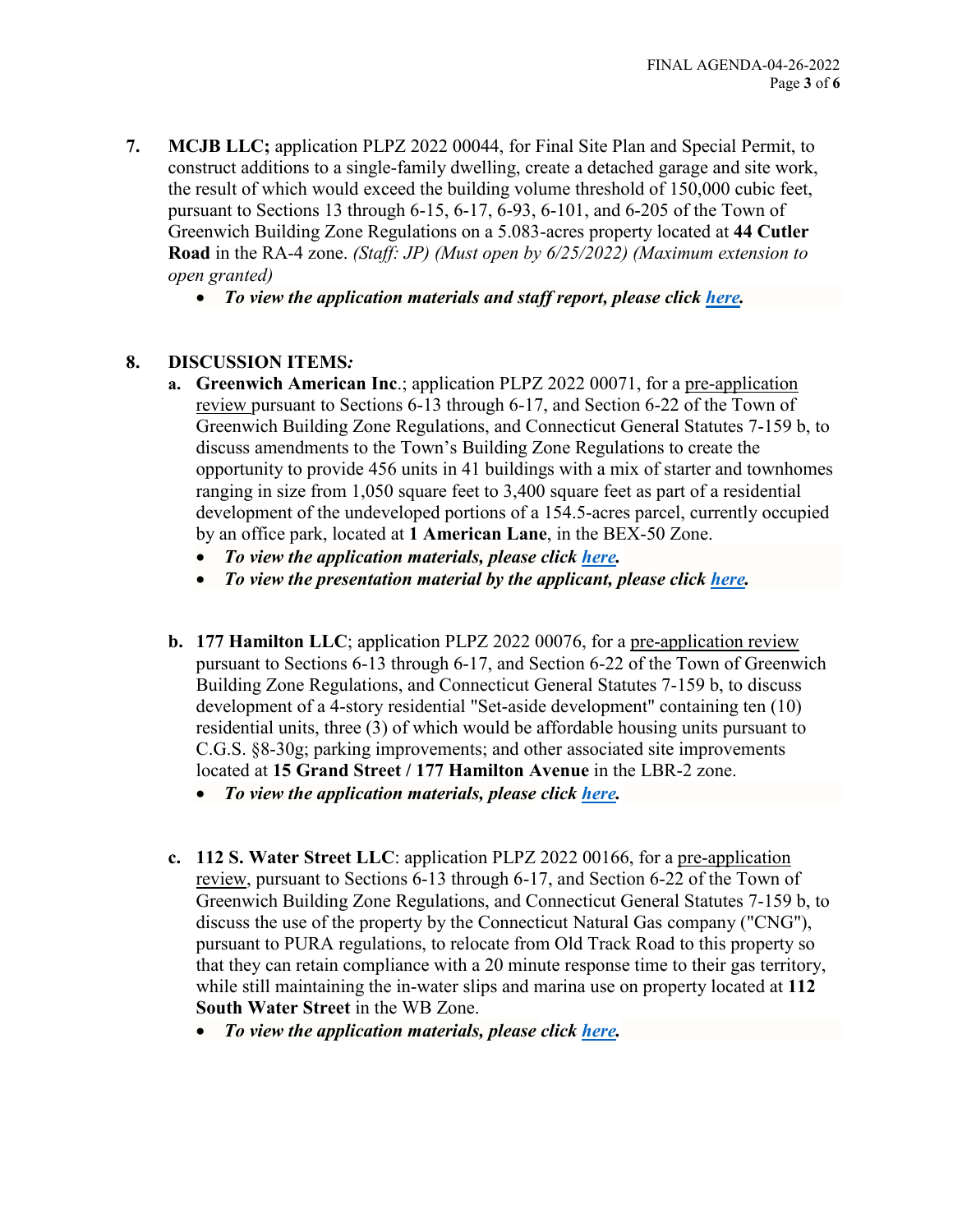- **d. 146-148 Sound Beach Ave LLC;** application PLPZ 2022 00186, for a preapplication review, pursuant to Sections 6-13 through 6-17, and Section 6-22 of the Town of Greenwich Building Zone Regulations, and Connecticut General Statutes 7- 159 b, to discuss a proposed patio tent for outdoor dining for use by Le Fat Poodle on the property located at **20 Arcadia Road** in the LBR Zone.
	- *To view the application materials, please click [here.](https://www.greenwichct.gov/DocumentCenter/View/30697/le-fat-poodle-Patio-tent-application-Complete-2022)*
- **e. 55 Lewis Street Associates LLC;** application PLPZ 2022 00187, for a preapplication review, pursuant to Sections 6-13 through 6-17, and Section 6-22 of the Town of Greenwich Building Zone Regulations, and Connecticut General Statutes 7- 159 b, to discuss a proposed patio tent for outdoor dining for use by Le Penguin Bistro on the property located at 61 Lewis Street in the CGB Zone.
	- *To view the application materials, please click [here.](https://www.greenwichct.gov/DocumentCenter/View/30698/le-penguin-Patio-tent-renewal-2022-Complete)*
- **f. Planning and Zoning Commission;** discussion of the Draft Affordable Housing Plan.
	- *To view the draft language to be discussed, please click [here.](https://www.greenwichct.gov/DocumentCenter/View/30609/Town-of-Greenwich-Affordable-Housing-Plan---June-2022---Version-11)*

#### **9. DECISION ITEMS:**

- **a. Mead Point, LLC;** application PLPZ 2021 00468, for Final Coastal Site Plan and Special Permit, to construct a new single-family dwelling, pool and cabana the result of which would exceed the total building volume above 150,000 cubic feet, requiring a special permit and on an 8.0593-acre property located at **0 Indian Field Road (aka 618 Indian Field Road)** in the RA-2 and COZ zones. *(Staff: BD) (Must decide by 6/2/2022.) (Maximum extension to decide available to 6/4/2022.) (Opened at the 12/21/2021 meeting. Continued at the 2/15/2022 meeting. Closed at the 3/29/2022 meeting)*
- **b. Plaza 200, LLC;** application PLPZ 2021 00502, for a final site plan and special permit, create a conservation cluster subdivision with five (5) detached dwellings, a greenhouse, shed, and tennis court, on a 19.13-acres parcel located at **1141 King Street** in the RA-4 (proposed to be re-zoned to RA-CC4) Zone. (*Staff: BD*) *(Must decide by 6/16/2022.) (Maximum extension to decide available to 6/26/2022.) (Opened at the 2/1/2022 meeting. Continued at the 3/15/2022 meeting. Closed at the 4/12/2022 meeting)*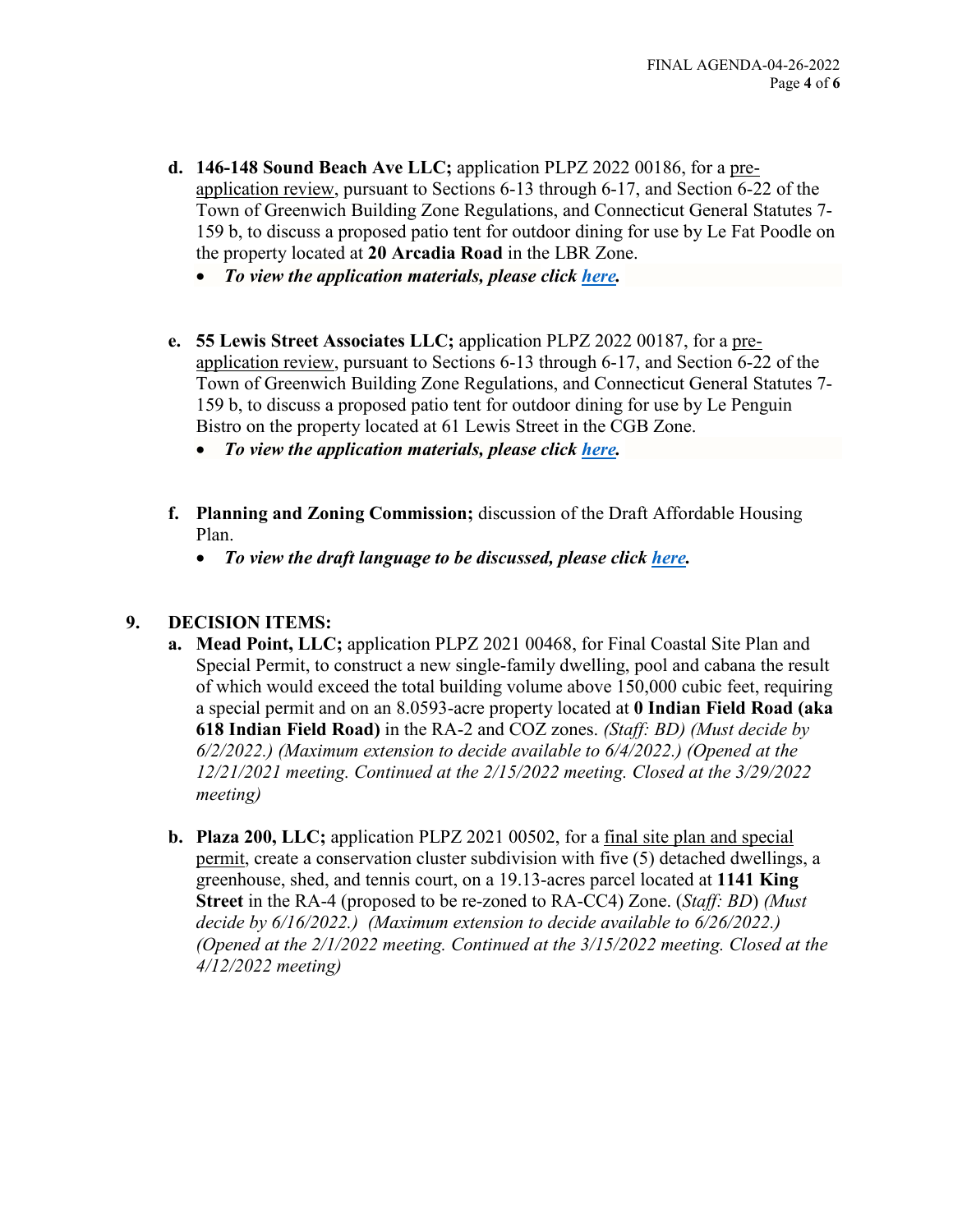- **c. Plaza 200, LLC;** application PLPZ 2021 00503, for a Zoning Text Amendment, to amend Sec.  $6-23(c)$ ,  $6-26$ , and  $6-31(c)$  to allow for conservation subdivision to apply for property larger that 10-acres while preserving at least 40% of the total land area in a conservation easement. A complete copy of this proposed text amendment is on file and available in the Planning and Zoning Office, Greenwich Town Hall, 101 Field Point Road, Greenwich, CT 06830 and on the Town's website at: [https://www.greenwichct.gov/DocumentCenter/View/29565/Greenwich-](https://www.greenwichct.gov/DocumentCenter/View/29565/Greenwich-Municipal-Code-REV-02-28-2022)[Municipal-Code-REV-02-28-2022](https://www.greenwichct.gov/DocumentCenter/View/29565/Greenwich-Municipal-Code-REV-02-28-2022) (*Staff: BD*) *(Must decide by 6/16/2022.) (Maximum extension to decide available to 6/26/2022.) (Opened at the 2/1/2022 meeting. Continued at the 3/15/2022 meeting. Closed at the 4/12/2022 meeting)*
- **d. Plaza 200, LLC;** application PLPZ 2021 00504, for a Zoning Map Amendment, to rezone a 19.1385-acres property from RA-4 to the RA-CC4-Zone (as shown on a rezoning map on file in the Town Clerk's Office) located at **1141 King Street**. (*Staff: BD*) *(Must decide by 6/16/2022.) (Maximum extension to decide available to 6/26/2022.) (Opened at the 2/1/2022 meeting. Continued at the 3/15/2022 meeting. Closed at the 4/12/2022 meeting)*

### **10. APPROVAL OF MINUTES:**

**11. OTHER**

## **APPLICATIONS HEARD, OR POSTED, PREVIOUSLY, THAT WILL BE HEARD ON SUBSEQUENT MEETINGS:**

**Darien Partners LLC;** application PLPZ 2021 00547, for Final Coastal Site Plan and Special Permit, to construct a two-unit residential building, on a 4,941 sq. ft. parcel located at **26 Homestead Lane** in the R-6, FHOZ and COZ Zones. *(Staff: JP) (Must close by 5/17/2022.) (Maximum extension to close available to 5/21/2022) (Opened at the 4/12/2022 Meeting.) (Seated: Alban, Macri, Levy, Yeskey, and Lowe)*

**5 Brookridge LLC and 515 E Putnam LLC;** application PLPZ 2022 00039, for Preliminary Site Plan and Special Permit, for a proposed 86 unit, residential "Set-aside development" and associated site improvements where at least 30% of the units, equal to twenty-six (26) units, would be "affordable" pursuant Connecticut General Statutes (C.G.S.) §8-30g, on a 1.7437-acres parcel located at **5 Brookridge Drive**, in the R-20 Zone. *(Staff: KD) (Must close by 7/7/2022.) (Maximum extension to close granted) (Opened at the 3/29/2022 meeting.) (Seated: Alban, Welles, Levy, Yeskey, and Lowe.)*